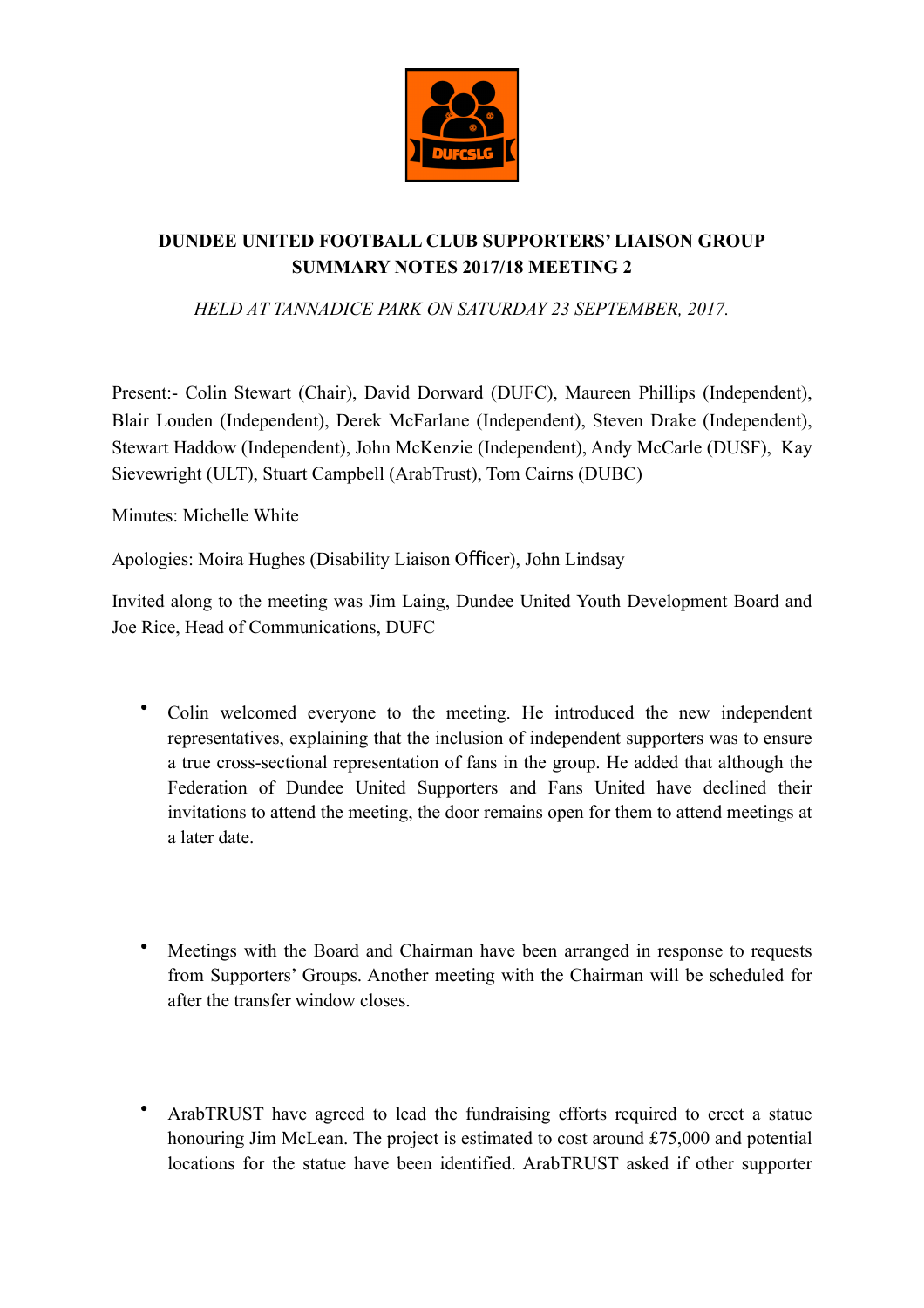groups would be willing to support fundraising efforts. Feedback around the table was positive and representatives will approach their respective groups and respond at the next meeting. A sub-group for running the project will be established once interest has been gathered.

- Jim Laing explained that the Dundee United Youth Development Board comprises representatives from ArabTRUST, Dundee United Development Association (DUDA) and Dundee United Business Club (DUBC). Funds raised by the group are kept centrally and ring-fenced for youth development work. The Board consists of a Chair, Secretary and Treasurer. Paul Sturrock is Patron. To date the group have financially supported a trip to Thailand and majority funding for a youth tournament in Manchester as well as purchasing a Defibrillator and Ice Machine for the GA Arena and funding the post of Head of Academy Science and Medicine. Achieving 'Elite' Academy status is the ultimate goal for the group, working towards the SFA's Project Brave criteria with Brian Grant. It is hoped that development of the Academy structure aspect of the club will entice young players to not only come to United, but to stay.
- Regarding Matchday Ticketing, opinions were gathered regarding the current arrangements. Previous queries regarding cash gates at GFL have already been addressed but ticket prices are still a matter of debate It was agreed that queueing for tickets made accessing games difficult, particularly for those who work. It was pointed out that, in adhering to SPFL regulations, the club are accountable for those attending matches, and so ticketing is unavoidable. The feasibility of installing a swipe or QR code system will be looked into. The difficulties faced by season ticket holders who would like to bring friends was mentioned. This can be easily resolved by visiting the ticket office who will allow a season ticket to transfer to another seat for a game but it was acknowledged that this information is not widely known and clarification may be required.

The price of the season ticket has been discussed previously and it was agreed that reducing the price at the gates devalues the season ticket. It was pointed out that cup games cannot be included in the season ticket as it costs around £25,000 just to open Tannadice and the opposition takes almost half of the proceeds. Feedback has been requested from all groups for ideas on increasing the value of the season ticket, such as additional benefits, discounts, events etc. The possibility was raised of approaching the Universities to encourage more supporters to attend matches.